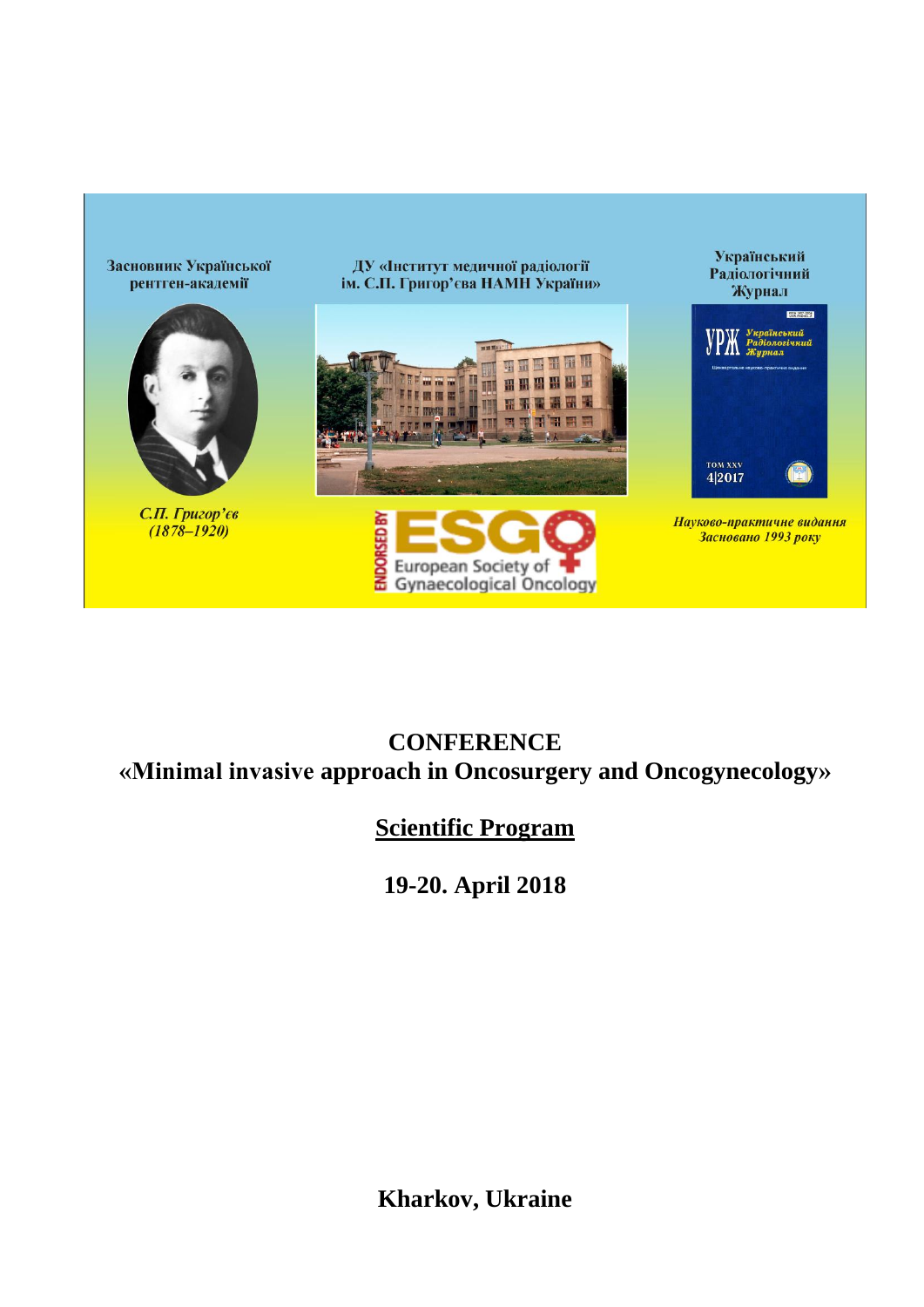### **19. April 2018**

#### **Master-class in Oncogynecology**

| $09.00 - 14.00$   | <b>Registration</b>                                                                                                                                           |
|-------------------|---------------------------------------------------------------------------------------------------------------------------------------------------------------|
| $09.00 - 09.15$   | Opening ceremony. Prof. Nikolay Krasnoselskiy (Director of Institute)                                                                                         |
| <b>Session I</b>  | Chairpersons: Prof. Arnim Bader, Prof. S. Kartashev, Dr. Vladyslav Sukhin                                                                                     |
| $09.15 - 09.30$   | Presentation of European society of gynecological Oncology (ESGO) (Dr. Kamil<br>Zalewski, Poland)                                                             |
| $09.30 - 10.30$   | Videosession – Laparoscopic radical hysterectomy in cervical cancer stage IB1.<br>(Prof. Arnim Bader, Dr. Rene Laky, Austria)                                 |
| $10.30 - 10.45$   | Our experience of laparoscopic surgery in oncogynecological patients (Dr. Vladyslav<br>Sukhin, Ukraine)                                                       |
| $10.45 - 11.00$   | Oncological safety of the application of the uterine manipulator (Dr. Sergey<br>Taranenko, Belarus)                                                           |
| $11.00 - 11.15$   | Discussion                                                                                                                                                    |
| $11.15 - 11.45$   | Coffee-break                                                                                                                                                  |
| $11.45 - 12.15$   | Laparoscopic pelvic lymphadenectomy in endometrial cancer patients (Dr. Tufan<br>Oge, Turkey)                                                                 |
| $12.15 - 12.45$   | Laparoscopic sentinel lymph node detection in cervical cancer patients (Prof. Arnim<br>Bader, Austria)                                                        |
| $12.45 - 13.15$   | Technique of laparoscopic pelvic and paraaortic lymphadenectomy in<br>oncogynecological patients (Dr. Rene Laky, Austria).                                    |
| $13.15 - 13.30$   | Discussion                                                                                                                                                    |
| $13.30 - 14.30$   | Lunch                                                                                                                                                         |
| <b>Session II</b> | <b>Chairpersons: Prof. Alexander Mikhanovskiy, Dr. Rene Laky</b>                                                                                              |
| $14.30 - 15.00$   | Extraperitoneal paraaortic lymphadenectomy in cervical cancer patients (Dr. Kamil<br>Zalewski, Poland)                                                        |
| $15.00 - 15.15$   | Experience of laparoscopic surgery in oncogynecology of the Chernigov regional<br>oncological clinic (Valeriy Zub, Ukraine)                                   |
| $15.15 - 15.30$   | The application of sealing technology during combined operations in patients with<br>pelvic mailgnant advanced disease (Prof. Nikolay Krasnoselskiy, Ukraine) |
| $15.30 - 15.45$   | Minimal invasive surgery in treatment of endometrial cancer patients. (Prof. S.<br>Kartashev, Ukraine)                                                        |
| $15.45 - 16.00$   | Discussion                                                                                                                                                    |
| $16.00 - 16.30$   | Coffee-break                                                                                                                                                  |
| $16.30 - 16.45$   | Vaginal trachelectomy in cervical cancer patients (Prof. Valentin Svintsitskiy, Ukraine)                                                                      |
| $16.45 - 17.00$   | Application of bio-sealing technology in oncogynecological surgery (Dr. Yuriy Shen,<br>Ukraine)                                                               |
| $17.00 - 17.15$   | Role of endovascular approach in treatment of trophoblastic tumor (Dr. Natalia Tsip, Ukraine)                                                                 |
| $17.15 - 17.30$   | Laparoscopic radical hysterectomy in cervical cancer - analysis of postoperative and<br>long-term oncological results 120 operations. (Dr. Sergiy Baido)      |
| $17.30 - 17.45$   | Discussion                                                                                                                                                    |
| $17.45 - 18.00$   | Conclusion                                                                                                                                                    |